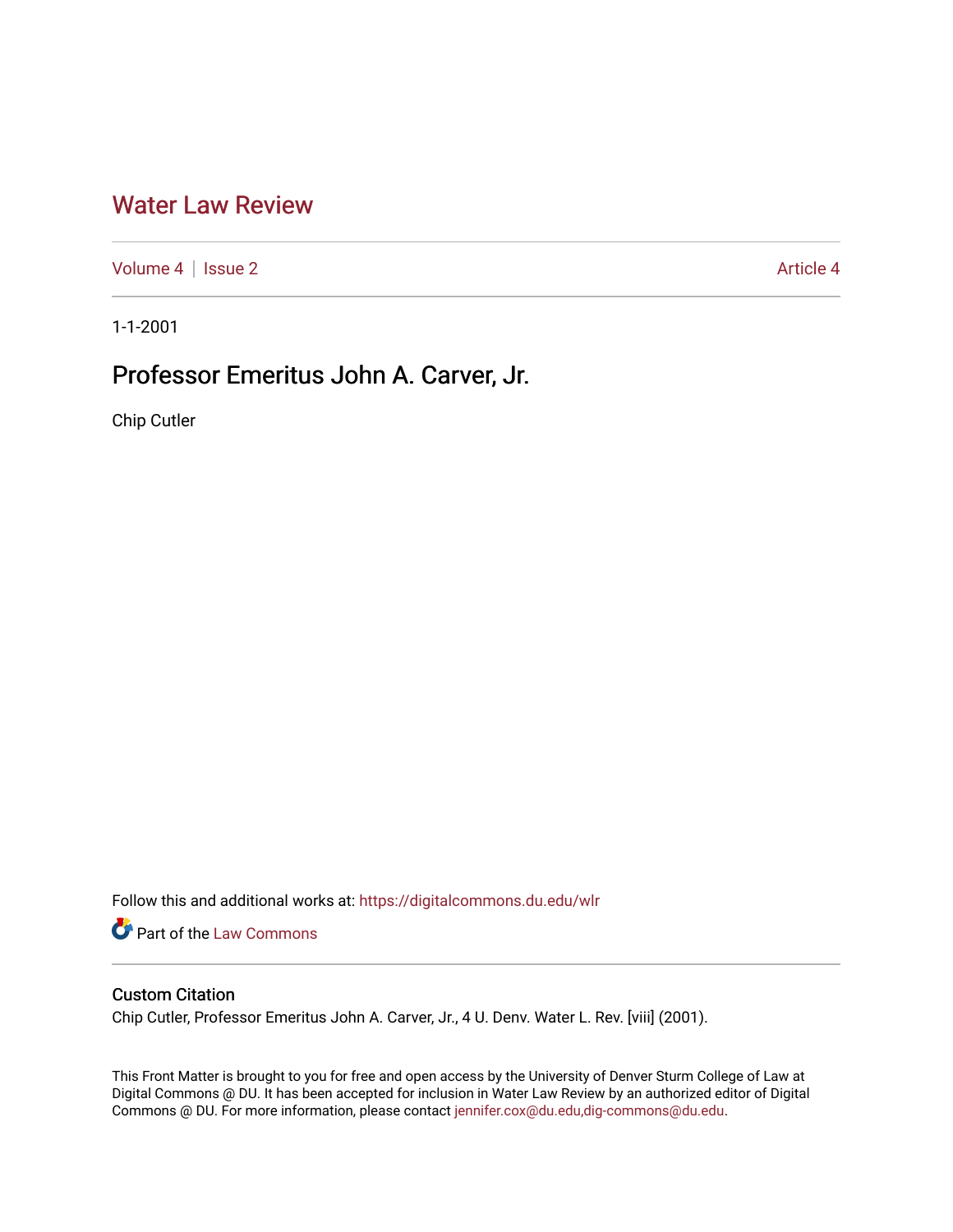

# **JOHN A.** CARVER, JR.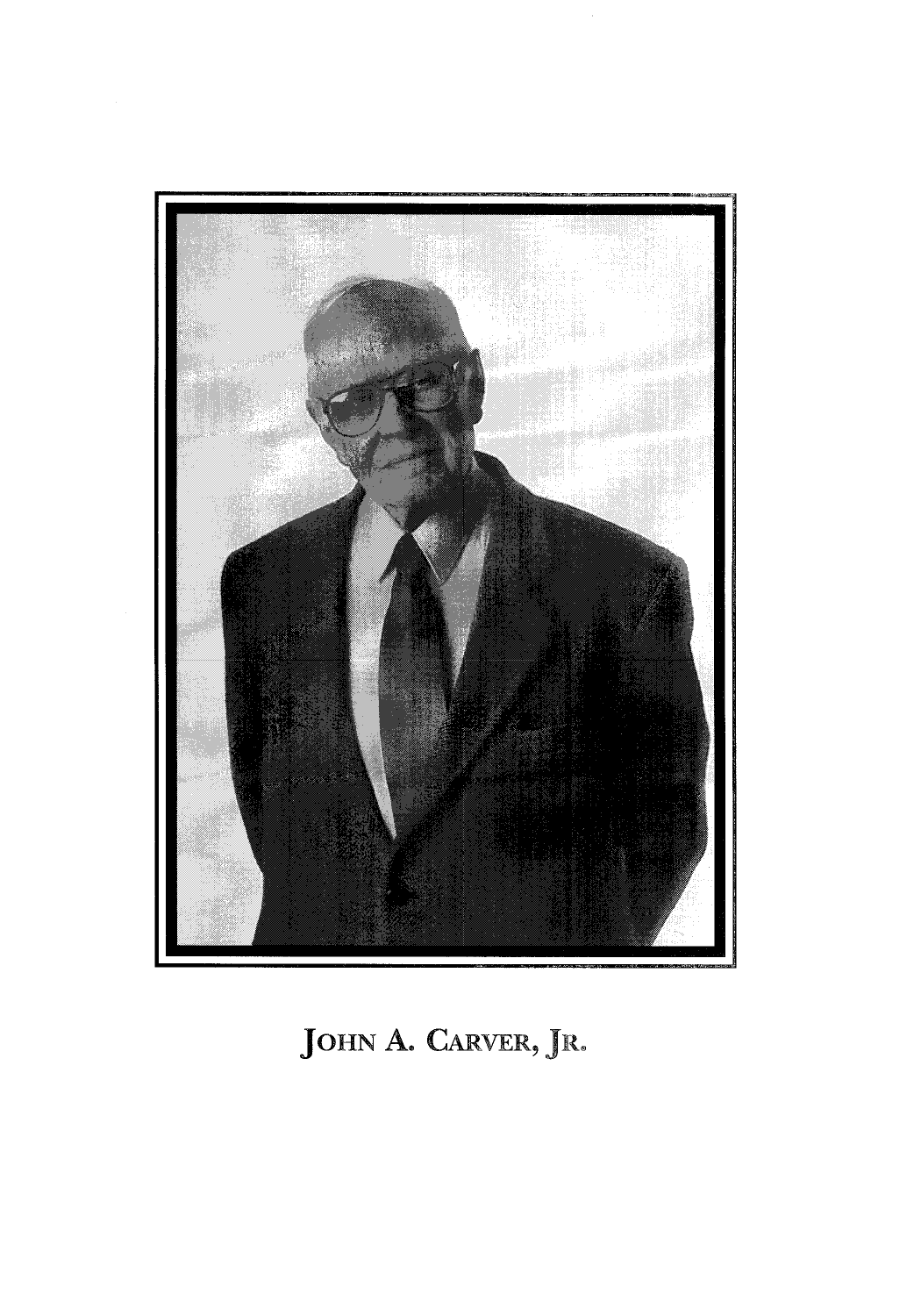#### IN TRIBUTE

### PROFESSOR EMERITUS JOHN A. CARVER, JR.

### CHIP CUTLER<sup>t</sup>

It is with great honor, and indeed privilege, that the *Water Law Review* pays tribute to John A. Carver, Jr., Emeritus Professor of Law at the University of Denver College of Law. Professor Carver has played an integral role in preparing more than one generation of Colorado's lawyers for practice in the water and natural resource fields. Most will undoubtedly acknowledge that he strongly embraces the pure prior appropriation system in his introductory water law class. One leaves Professor Carver's class with a deep appreciation for the origins of, and reasons for, this unique means of administering this precious and limited resource. Lest any of us forget, "the doctrine of 'first in time, first in right,' is supposed to have teeth, it has bite," and therein lies the prior appropriation system's strength and beauty. To properly understand the prior appropriation doctrine is, for Professor Carver's student, to study historical efforts to apply the West's limited water resources to multiple beneficial uses. One quickly appreciates that the same basic principles and challenges exist today in the administration of Colorado's water.

John A. Carver, Jr. was born in Preston, Idaho in 1918. He grew up in the 1920's learning the value and use of water while working on his grandfather's farm. His grandfather imbued the young John Carver at an early age with the worth of water, but it was his father's love of the law and public service, which helped focus John Carver's career. John Carver's father served the State of Idaho as United States Attorney for twenty years, and later as a trial court judge. At ten years of age, the young John Carver helped his father pull cases in the library and assisted with trial preparation. Later John Carver's father ran for the United States Senate. John Carver served an integral part in this campaign, traveling with his father throughout Idaho-no small feat in those days to get the word out. This early affinity with the law and politics instilled in John Carver what would become a lifelong love for politics and government work.

John Carver, Jr. went to Washington, D.C., for the first time, in 1936 as a messenger for a United States senate committee. received a civil service appointment in 1940, and served the United States in the Office of the Secretary of War from 1941 through 1943. John Carver served in the Army from 1943 through 1946, and returned to the Office of the Secretary of War in 1947. After graduating from Georgetown University in 1947 with an L.L.B., John Carver returned to Boise, Idaho, where he opened a law practice. From 1947 to 1956, this practiced concentrated primarily in timber and mining law. In addition, John Carver served Idaho as an Assistant Attorney General from 1948 to 1950.

The lure of Washington, D.C. and government work eventually won out. In 1956 John Carver returned to Washington, D.C., serving

t J.D., University of Denver College of Law, May 2000. Mr. Cutler is currently an associate practicing water law with Carlson, Hammond, & Paddock, L.L.C.